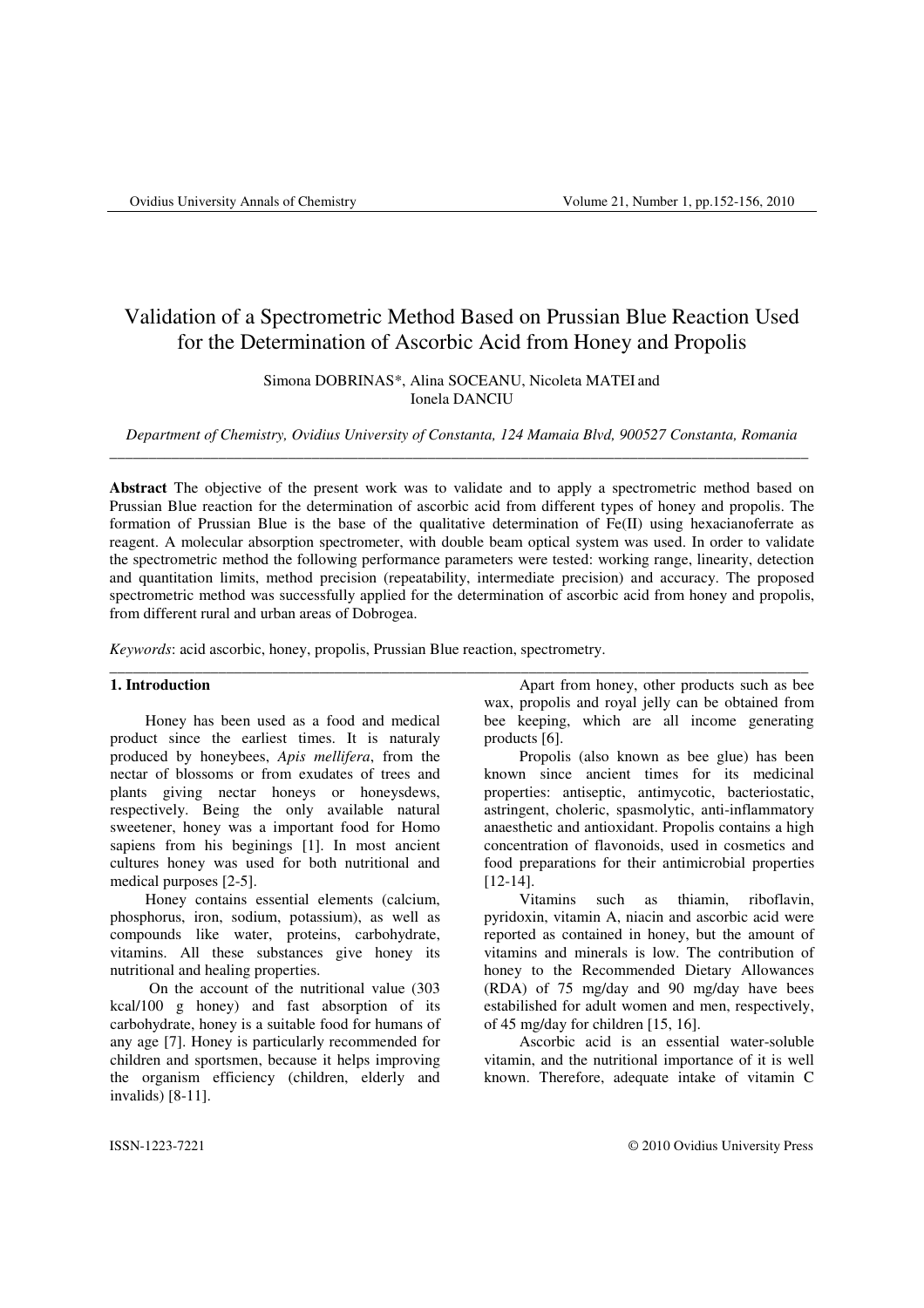from foods and/or food supplements is vital for normal functioning of the human body [16].

Various methods have been employed for the analysis of ascorbic acid in food, including electrochemical methods [17], spectrometry [18-20], fluorescence spectrometry [21] and chromatography [22-25].

The aim of this work was to validate and to apply a spectrometric method based on Prussian Blue reaction for the determination of ascorbic acid from different types of honey and propolis.

For the method validation, the Eurachem – Romania guide no. 12/2008 [26] was followed.

The proposed spectrometric method was successfully applied for the determination of ascorbic acid of honey and propolis from different rural areas of Dobrogea region, Romania.

# **2. Experimental**

#### *Reagents and solutions*

All reagents were of analytical-reagent grade, purchased from Merck  $(Fe<sup>3+</sup>, KCl, HCl)$  or Fluka (hexacyanoferrate) and all solutions were prepared using distilled-deionized water.

For the spectrometric method the following reagents were prepared: 2.0 mM Fe(III) solution, 2.0 mM hexacyanoferrate solution, 0.1 M KCl and 10 mM HCl solutions.

#### *Sample preparation*

Honey was produced in private apiary from different areas from Romania: Pecineaga, Bragadiru, Viisoara and Babadag. Honey samples were of from different flowers: linden, polyfloral, acacia, sunflower.

Propolis was purchased from local producers as follows: propolis 1 (Favisan Proposalv, Timis region), propolis 2 (SRL Bietan, Tarnave region), propolis 3 (SC Natura, Sibiu region) and propolis 4 (Plafar, Dobrogea region).

Solutions of 100 mL were obtained from aliquots of 1g of honey and propolis samples, respectively, disolved in deionized water. Solutions where then transferred into Teflon vessels before analysis.

#### *Sample analysis*

The reagents: 2.0 mM Fe (III) chloride salt, 2.0. mM potassium hexacyanoferrate solution, 0.1 M KCl, 10 mM HCl, than mixed in 50 mL calibrated flasks with distilled-deionized water. After 10 minutes, the absorbance of the coloured complex was determined at the 700 nm by a molecular absorbtion spectrometer, Jasco 550 UV-VIZ, with double beam optical system.

#### **3. Results and Discussions**

### *3.1. Validation of the spectrometric method*

In order to validate the spectrometric method based on Prussian Blue reaction, the following performance parameters were tested: linearity and range, detection and quantitation limits, precision (repeatability, intermediate precision) and accuracy.

#### *Liniarity and range*

To demonstrate an acceptable linear range, standard solutions covering the range between 50% and 150% of the nominal standard concentration (0.00025M) were prepared by diluting specific volume of the stock standard to get several concentrations (0.00044, 0.00088, 0.00132, 0.00176, 0.00220 şi 0.00265 mg/L). [27, 28].

Results have shown that the method is linear over the specified range (0.00044-0.00265 mg/L) with  $R^2$  of 0.9994.

The working concentration range was established by analyzing the lowest and the highest concentration values of the proposed concentration range, ten times each of them.

The test of homogeneity variance was applied for these values and identical measurements on 10 samples of ascorbic acid to the lowest and highest concentration  $(x_1 \text{ and } x_{10})$ , achieving 10 values information yi,1-10 were performed (**Table 1**).

**Table 1**. Experimental results obtained for homogeneity test

| i/i | $X_i(mg/L)$ | V:<br>, , , | $y_{1,2}$    | - 1.3  | $V_{1.4}$   | y <sub>i.5</sub> | V1.6        | . .         | Yi.8        | $y_{i.9}$   | $V_{i,10}$   |
|-----|-------------|-------------|--------------|--------|-------------|------------------|-------------|-------------|-------------|-------------|--------------|
|     | 0.0004      | 0.0311      | 0.0312       | 0.0315 | 0.0310      | 0.0314           | 0.0316      | 0.0308      | 0.0309      | 0.0313      | 0.0307       |
| 1Ο  | 0.00265     | 0.1785      | .1787<br>U.I | 0.1788 | 1781<br>0.1 | 1784<br>0.1      | 1782<br>0.1 | 1783<br>0.1 | 1780<br>0.1 | 1786<br>0.1 | 1770<br>V.I. |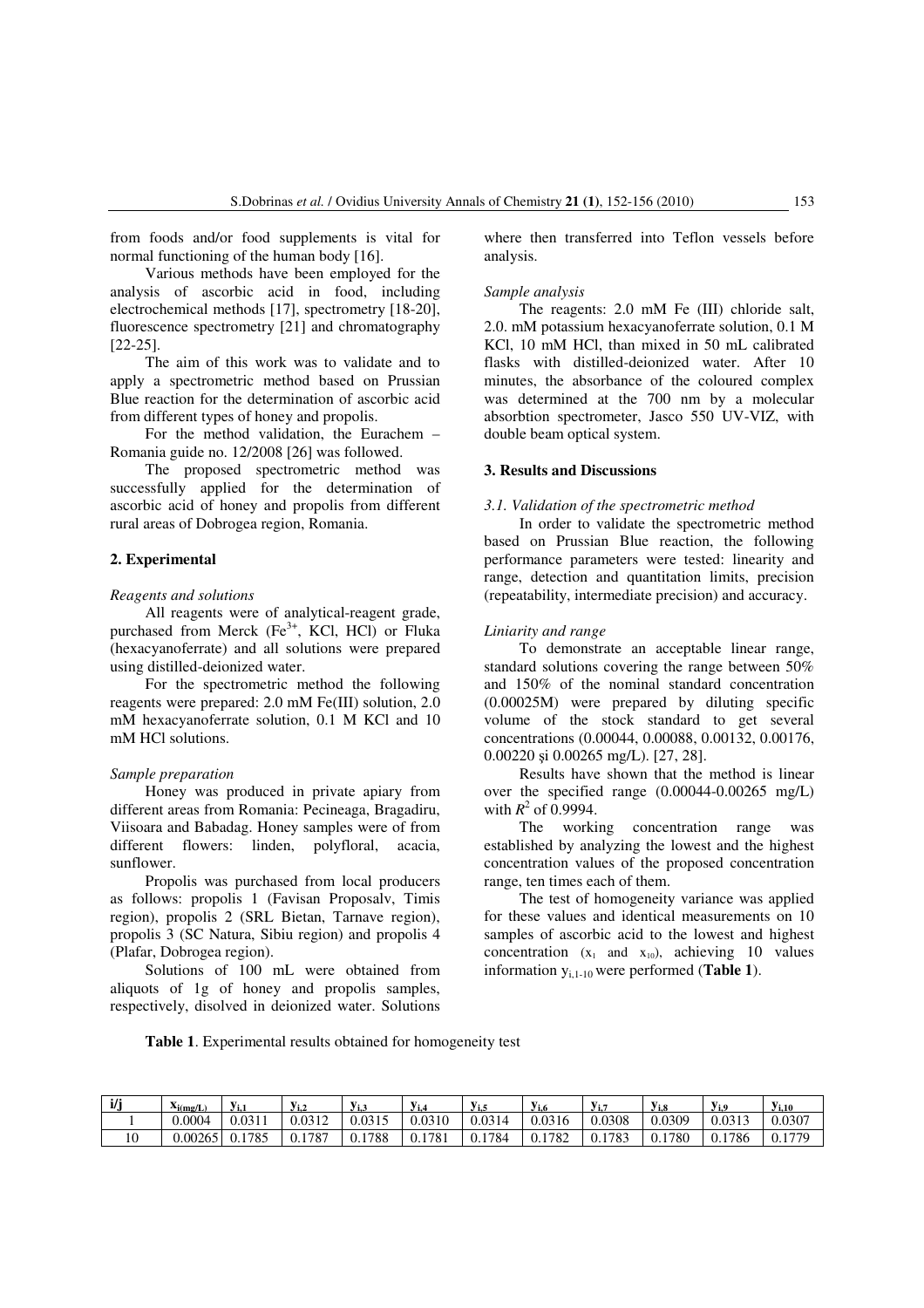The Fisher test was applied as a test of variance in homogeneity. F-tests were undertaken to evaluate the regression and lack of fit significances [29]. The calibration is considered suitable if F is less than the one-tailed tabulated value (Ftab) at a P selected confidence level [30].

In order to evaluate significance differences the P values were determined  $(P=s_1^2/s_2^2$  for  $s_1^2>s_2^2$ and  $PG = s_2^2/s_1^2$  for  $s_2^2>s_1^2$  and compared with the Ftab value for n-1=9 degrees of freedom. The results showed that the calculated P value (equal with 1) was below the  $F<sub>tab</sub>$  value [31] (equal with 5.35), meaning that for our working range, the dispersions deviation wasn't significant, so that the working range was correctly chosen.

To assess the linearity of the analytical methods, a graphical representation of the relative responses (absorbance/concentration) was necessary, according to the logarithmic value of the concentration. It was necessary to obtain a horizontal line across the linearity domain with a positive deviation at low concentrations and negative deviation at high concentrations. Deviations should not exceed 5% of the average relative responses.

The values obtained for the dispersion of b coefficient (slope deviation,  $s<sub>b</sub>$ ), for the dispersion of a coefficient (intercept - intersection with ordinate deviation,  $s_a$ ), for the dispersion of the entire population of y values (standard deviation for the entire population of y values  $s_0$ ), and for the correlation coefficient of determination  $(R^2)$  are given in **table 2**.

**Table 2.** Characteristics of the linear calibration function

| 67.300 | 0.0023 | 0.0017 | 0673 | 0.0019 | $QQQ\Delta$ |
|--------|--------|--------|------|--------|-------------|

Lower values of parameters like slope and intercept (table 2) indicated high precision of the proposed method. Also, the mean slope and intercept values are within the 95% confidence interval. Goodness of fit of the regression equations was supported by high regression coefficient values and lower calculated *F*values.

*Detection limit (LOD) and quantification limit (LOQ)*  LOD and LOQ were calculated according to equations Eq.  $(1)$  and  $(2)$  [32].

$$
LOD = \frac{3 \cdot s_a - a}{b} \tag{1}
$$

$$
LOQ = \frac{10 \cdot s_a - a}{b} \tag{2}
$$

The LOD and LOQ values obtained were 0.005 mg/L and 0.017 mg/L, respectively. This low LOD and LOQ permit the detection of ascorbic acid at low concentrations.

#### *Precision*

Precision was primarily expressed as a relative standard deviation (RSD%). It can be discussed at three different levels: repeatability, intermediate precision and reproducibility, but in this study will only reffer to repeatability and intermediate precision.

*Repeatability* was demonstrated by measuring a standard solution of ascorbic acid of 2.5 mM concentration, one honey sample, as well as one propolis sample, all of six replicates.

The results obtained (RSD%) for the six replicates of the standard solution, honey and propolis samples were 19.46%, 0.128% and 22.95%, respectively, much lower than those given by Horwitz equation ( $RSD < 2^{(1-0.5 \lg c)}$ ) for the working range  $0.00044 - 0.00265$  mg/L, for which  $RSD\%$ should be between 32 and 45.3%.

These results show that the current method for ascorbic acid analysis is repeatable.

*Intermediate precision* was demonstrated measuring a standard solution (n=6), honey and propolis samples, in the same laboratory, by different operators, in different days.

The relative standard deviation was calculated. The results obtained (RSD%) for each working day and each analyst, and also those obtained by combining results from different days indicated that proposed method has excellent repeatability and intermediate precision. This fact is also illustrated by the RSD% values ranging between 0.092%-23.71%, values lower than those of Horwitz equation (32- 45.3%).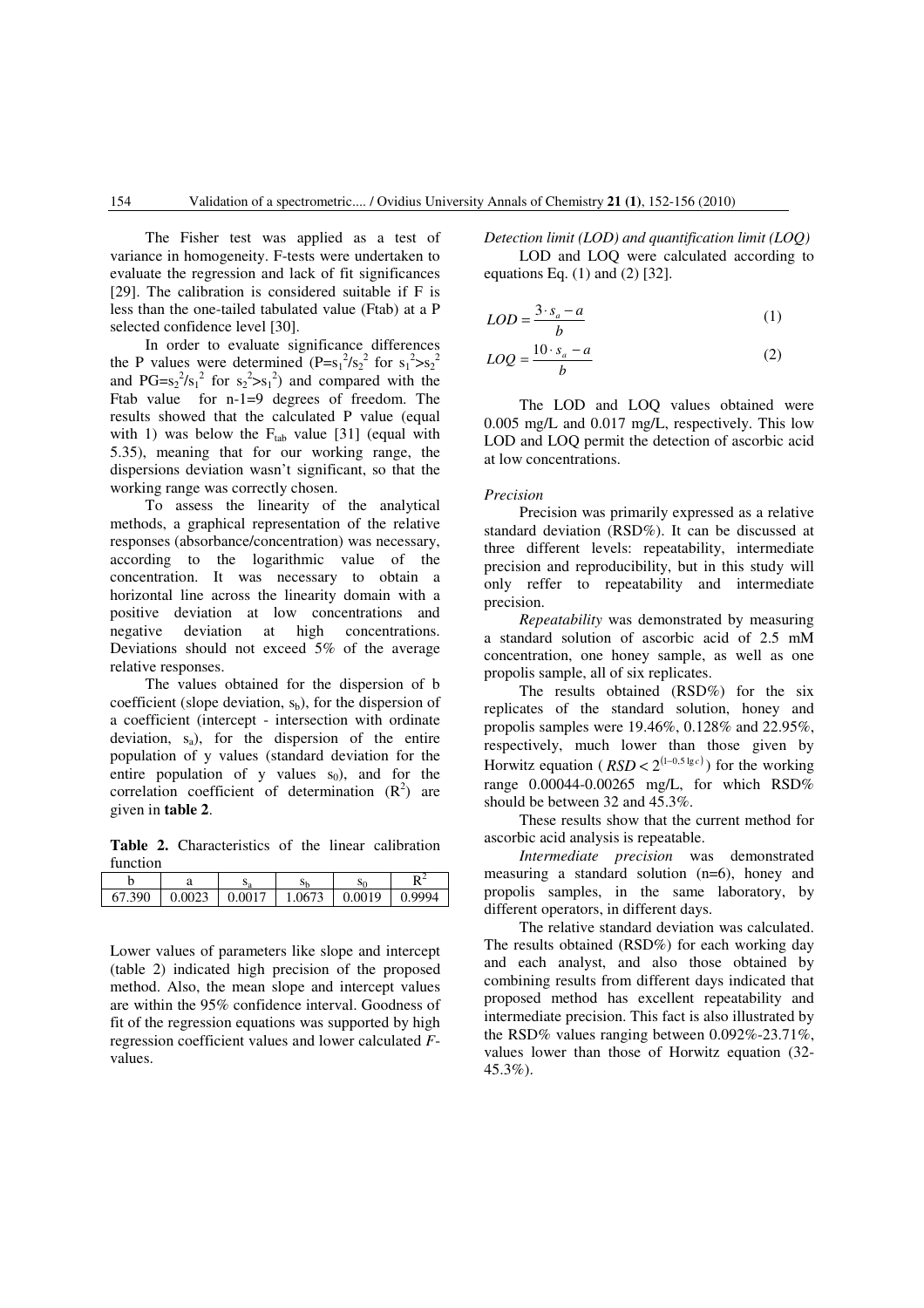*Accuracy* 

Accuracy was demonstrated by the recovery test. The honey and propolis samples were fortified with known amounts (0.1 mL, 0.2 mL, 0.3 mL) of ascorbic acid standard solution of 0.1 mg/L. After each addition of the ascorbic acid the final concentrations were determinated. Accuracy was calculated according to equation (3):

$$
R\% = \frac{CF - CU}{CA} \times 100\tag{3}
$$

where: CF - the concentration of analyte measured in fortified sample, CU - the concentration of analyte measured in unfortified sample, CA - added analyte concentration in the sample (measured value, not one determined by the method of testing).

The recovery was between 97-102%, being in the limits of 85-110%, given by the Horwitz equation for this level of concentration. These results reveal that ascorbic acid could be accurately determined by the proposed analytical method.

## *3.2. Analysis of honey and propolis samples*

Ascorbic acid concentrations (three replicates) in honey and propolis samples are presented in **Table 3.**

**Table 3.** Ascorbic acid concentration in studied samples

| No. | <b>Sample</b>    | <b>Concentration</b><br>(mg/kg) |  |  |
|-----|------------------|---------------------------------|--|--|
|     | linden honey     | 0.0067                          |  |  |
| 2   | polyfloral honey | 0.0059                          |  |  |
| 3   | acacia honey     | 0.0063                          |  |  |
| 4   | sunflower honey  | 0.0025                          |  |  |
| 5   | propolis 1       | 0.4115                          |  |  |
|     | propolis 2       | 0.4372                          |  |  |
|     | propolis 3       | 0.3875                          |  |  |
| o   | propolis 4       | 0.3613                          |  |  |

As presented in **table 3**, the AA concentrations determined in the honey samples varied from 0.025 to 0.0067 mg/kg, depending on the flowers type visited by bees to collect plant materials from which honey is produced.

Propolis contains higher amounts of flavonoids than honey. The reduction of ascorbic acid by oxidation can be inhibited by the reducing action of the flavonoids[33]. Therefore the concentrations of AA were higher in propolis than in the honey samples.

### **4. Conclusions**

In order to validate the spectrometric method based on Prussian Blue reaction, the following performance parameters were tested: linearity and range, , detection and quantification limits, method precision (repeatability, intermediate precision) and accuracy.

The method is sensitive, precise and accurate, demonstrating that it can be used to determine the ascorbic acid in bee products honey and propolis samples.

Bee products contain a variety of compounds with significant biological action in the human body. However, the chemical composition of these products is not consistent, nor reproducible, it varies according to the geographical area and the flowers sources.

# **5. References**

\* E-mail address: sdobrinas@univ-ovidius.ro [1]. E. Crane, *The Archaeology of Beekeeping*, Gerald Duckworth & Co, London, (1983).

[2]. E. Crane, *History of honey. In: Crane E (Ed) Honey, a Comprehensive Survey.* Heinemann, London, (1975).

[3]. R. Jones, *Honey and Healing Through the Ages. In: Munn P, Jones R (Eds) Honey and Healing*. International Bee Research Association IBRA, Cardiff, (2001).

[4]. E. Crane, *The World History of Beekeeping and Honey Hunting*, Gerald Duckworth & Co, London, (1999).

[5]. K.A. Allsop and J.B. Miller, Br. J. Nutr. **75**, 513-520, (1996).

[6]. L.O. Olarinde, A.O. Ajao and S.O. Okunola, Research Journal of Agriculture and Biological Science, **4**(1), 65-69, (2008).

[7]. M. Blassa, M. Candracci, A. Accorsi, M.P. Piacentini, M.C. Albertini and E. Piatti, Food Chemistry, **97,** 217-222, (2006).

[8]. F.O. Adetuyi, T.A. Ibrahim, Jude-Ojel and G.A. Ogundahunsi, African Journal of Biotechnology, **8**(7), 1305-1309, (2009).